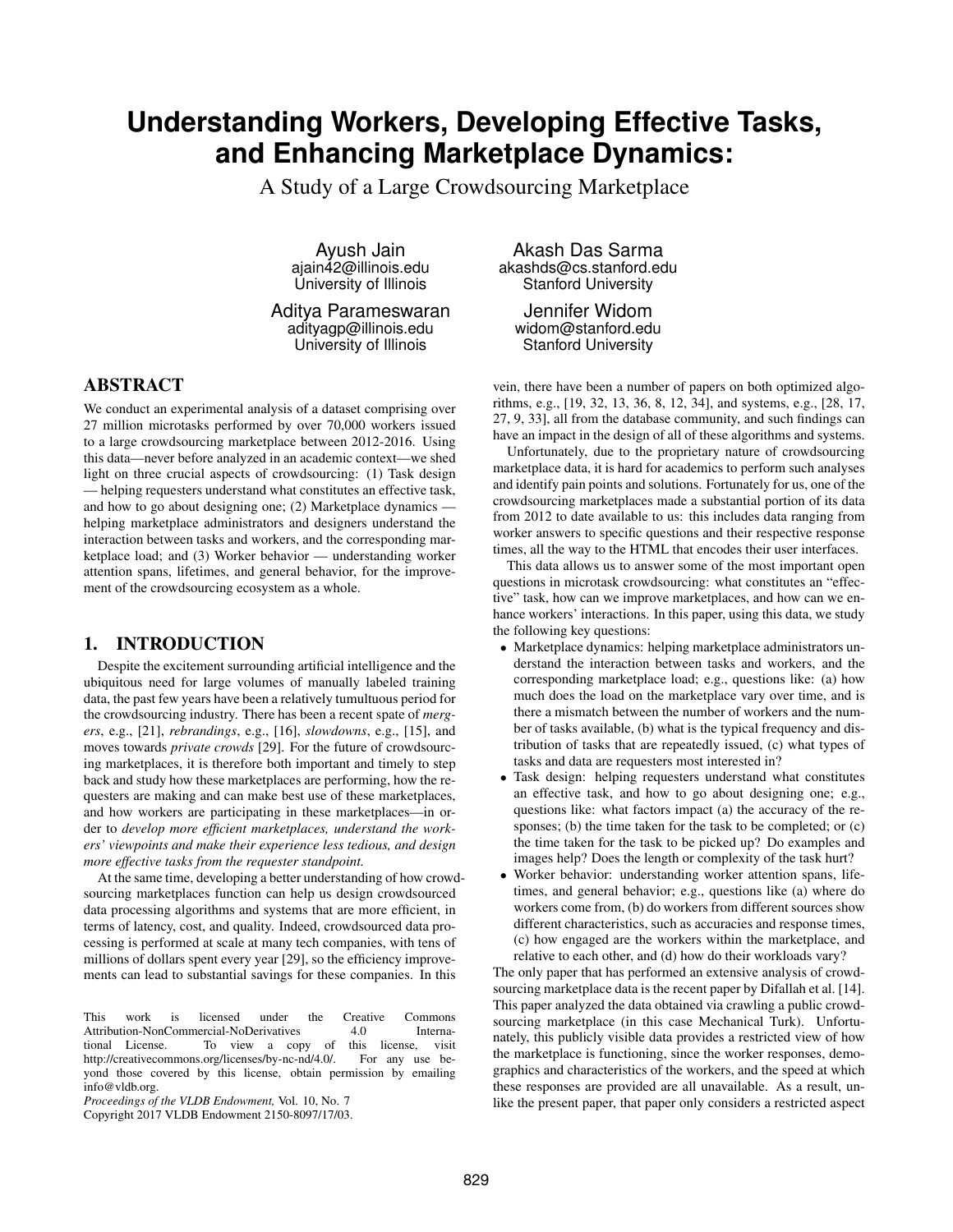of crowdsourcing marketplaces, specifically, the price dynamics of the marketplace (indeed, their title reflects this as well)—for instance, demand and supply modeling, developing models for predicting throughput, and analyzing the topics and countries preferred by requesters. Even for marketplace dynamics, to fully distinguish the results of the present paper from that paper, we exclude any experiments or analyses that overlap with the experiments performed in that paper. We describe this and other related work in Section [6.](#page-10-0)

This experiments and analysis paper is organized as follows:

- Dataset description and enrichment. In Section [2,](#page-1-0) we describe what our dataset consists of, and the high-level goals of our analysis. In Section [2.1](#page-1-1) through [2.3](#page-1-2) we provide more details about the marketplace mechanics, the scale and timespan of the dataset, and the attributes provided. We also enrich the dataset by manually labeling tasks ourselves on various features of interest, described in Section [2.4,](#page-2-0) e.g., what type of data does the task operate on, what sort of input mechanism does the task use to get opinions from workers.
- Marketplace insights. In Section [3,](#page-2-1) we address questions on the (a) marketplace load — *task arrivals* (Section [3.1\)](#page-2-2), *worker availability* (Section [3.2\)](#page-2-3), and *task distribution* (in our technical report [\[24\]](#page-11-17)), with the aim of helping improve marketplace design, and (b) the types of tasks, *goals, human operators and data types*, and correlations between them (Section [3.3\)](#page-3-0), with the aim of characterizing the spectrum of crowd work.
- Task design improvements. In Section [4,](#page-4-0) we (a) characterize and quantify metrics governing the "effectiveness" of tasks (Section [4.1\)](#page-4-1), (b) identify features affecting task effectiveness and detail how they influence the different metrics (Sections [4.3](#page-5-0) through [4.7\)](#page-7-0), (c) perform a classification analysis in Section [4.9](#page-7-1) wherein we predict the various effectiveness metric values of a task based on simple features, and (d) provide summarized recommendations on how requesters can improve their tasks' designs to optimize for these metrics (Section [4.8\)](#page-7-2).
- Worker understanding. In Section [5,](#page-8-0) we analyze and provide insights into the worker behavior. We compare characteristics of different worker demographics and sources—provided by different crowdsourcing marketplaces; as we will find, the specific marketplace whose data we work with solicits workers from many sources (Section [5.1\)](#page-8-1). We also provide insights into worker involvement and task loads taken on by workers (Section [5.2\)](#page-9-0), and characterize worker *engagement* (Section [5.3\)](#page-9-1).

## <span id="page-1-0"></span>2. DATASET DETAILS

We now introduce some terms that will help us operate in a marketplace-agnostic manner. The unit of work undertaken by a single worker is defined to be a *task*. A task is typically listed in its entirety on one webpage, and may contain multiple short *questions*. For example, a task may involve flagging whether each image in a set of ten images is inappropriate; so this task contains ten questions. Each task operates on a set of *items*; in our example, each image is an item. Tasks are issued by *requesters*. Often, requesters issue multiple tasks in parallel so that they can be attempted by different workers at once. We call this set of tasks a *batch*. Requesters often use multiple batches to issue identical units of work—for example, a requester may issue a batch of 100 "image flagging" tasks one day, operating on a set of items, and then another batch of 500 "image flagging" tasks after a week, on a different set of items. We overload the term *task* to also refer to these identical units of work issued across time and batches, independent of the individual items being operated upon, in addition to a single instance of work. The usage of the term task will be clear from the context; if it is not clear, we will refer to the latter as a *task instance*.

#### <span id="page-1-1"></span>2.1 Operational Details

Due to confidentiality and intellectual property reasons, we are required to preserve the anonymity of the commercial crowdsourcing marketplace we operate on, who have nevertheless been generous enough to provide access to their data for research purposes. To offset the lack of transparency due to the anonymity, we discuss some of the crucial operational aspects of the marketplace, that will allow us to understand how the marketplace functions, and generalize from these insights to other similar marketplaces.

The marketplace we operate on acts as an aggregator or an intermediary for many different sources of crowd labor. For example, this marketplace uses Mechanical Turk [\[3\]](#page-11-18), Clixsense [\[1\]](#page-11-19), and NeoDev [\[4\]](#page-11-20), all as sources of workers, as well as an internal worker pool. For task assignment, i.e., assigning tasks to workers, the marketplace makes use of both push and pull mechanisms. The typical setting is via *pull*, where the workers can choose and complete tasks that interest them. In a some sources of workers that we will discuss later on, tasks are *push*ed to workers by the marketplace. For example, Clixsense injects paid surveys into webpages so that individuals browsing are attracted to and work on specific tasks. In either case, the marketplace allows requesters to specify various parameters, such as a minimum accuracy for workers who are allowed to work on the given tasks, any geographic constraints, any constraints on the sources of crowd labor, the minimum amount of time that a worker must spend on the task, the maximum number of tasks in a batch a given worker can attempt, and an answer distribution threshold (i.e., the threshold of skew on the answers provided by the workers below which a worker is no longer allowed to work on tasks from the requester). The marketplace monitors these parameters and prevents workers from working on specific tasks if they no longer meet the desired criteria. We provide additional details of our data collection process in our technical report.

## 2.2 Origin of the Dataset

Our dataset consists of tasks issued on the marketplace from 2012–16. Unfortunately, we do not have access to all data about all tasks. There are about 58,000 batches in total, of which we have access to complete data for a sample of about 12,000 batches, and minimal data about the remaining, consisting of the title of the task and the creation date. Almost 51,000, or 88% of the 58,000 of batches have some representatives in our 12,000 batch sample—thus, the sample is missing about 10% of the tasks. (That is, there are identical tasks in the 12,000 batch sample.) From the task perspective, there are about 6600 distinct tasks in total, spread across 58,000 batches, of which our sample contains 5000, i.e., 76% of all distinct tasks. Thus, while not complete, our sample is a significant and representative portion of the entire dataset of tasks. *We will largely operate on this 12,000 batch sample, consisting of 27M task instances, a substantial number.* Figure [1](#page-2-4) compares the number of distinct tasks sampled versus the total number issued to the marketplace across different weeks, We observe that in general we have a significant fraction of tasks from each week.

## <span id="page-1-2"></span>2.3 Dataset Attributes

The dataset is provided to us at the batch level. For each batch in our sample, we have metadata containing a short textual description of the batch (typically one sentence), as well as the source HTML code to one sample task instance in the batch. In addition, the marketplace also provides a comprehensive set of metadata for each task instance within the batch, containing:

• Worker attributes such as worker ID, location (country, region, city, IP), and source (recall that this marketplace recruits workers from different sources);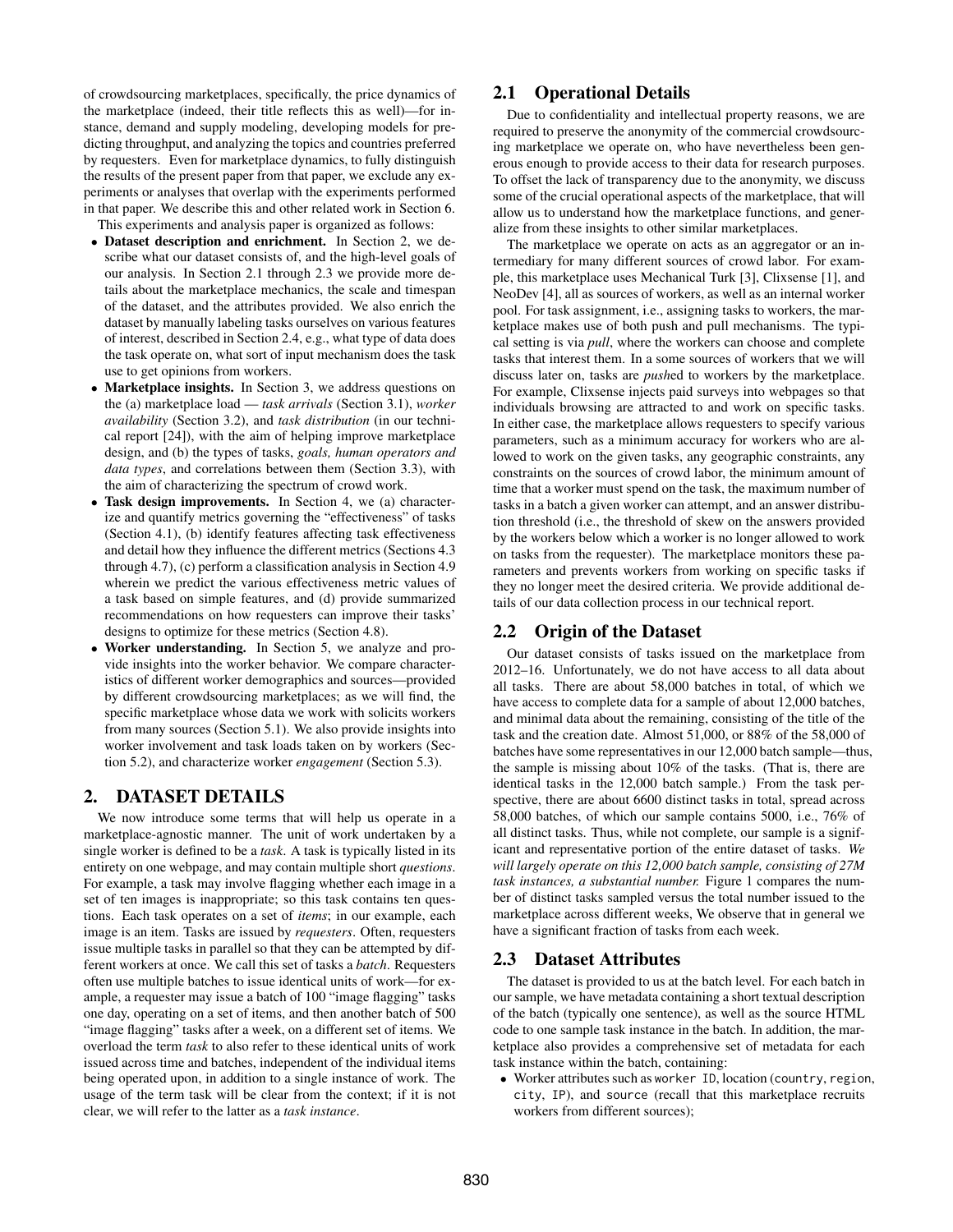<span id="page-2-4"></span>

Figure 1: Number of tasks sampled (by week)

- Item attributes such as item ID; and
- Task instance attributes such as task ID, start time, end time, trust score, and worker response.

As we can see in this list, the marketplace assigns workers a trust score for every task instance that they work on. This trust score reflects the accuracy of these workers on test tasks the answers to whose questions is known. The marketplace administers these test tasks before workers begin working on "real" tasks.

At the same time there are some important attributes that are not visible to us from this dataset. For instance, we do not have requester IDs, but we can use the sample task HTML to *infer* whether two separate batches have the same type of task, and therefore were probably issued by a single requester. Nor do we have "ground truth" answers for questions answered by workers. However, as we will describe subsequently, we find other proxies to be able to estimate the accuracies of workers or tasks. Finally, we do not have data regarding the payments associated with different tasks.

#### <span id="page-2-0"></span>2.4 How did we enrich the data?

The raw data available for each batch, as described above, is by itself quite useful in exploring high-level marketplace statistics such as the number of tasks and workers over time, the geographic distribution of workers, typical task durations, and worker lifetimes and attention spans. To augment this data even further, we *enrich* the dataset by inferring or collecting additional data. We generate three additional types of task attribute data:

- Manual labels—we also manually annotate each batch using their task interface, on the basis of their *task goal*, e.g., entity resolution, sentiment analysis, *operator type*, e.g., rating, sorting, labeling, and *data type*, e.g., text, image, social media, discussed further in Section [3.3.](#page-3-0)
- Design parameters—we extract and store *features* from the sample HTML source as well as other raw attributes of the tasks that reflect design decisions made by the requesters. For example, we check whether a task contains instructions, examples, text-boxes and images—we discuss these further in Section [4.](#page-4-0)
- Performance metrics—we compute and store different metrics to characterize the latency, cost and error of tasks to help us perform quantitative analyses on the "effectiveness" of a task's design, discussed further in Section [4.1.](#page-4-1)

#### <span id="page-2-1"></span>3. MARKETPLACE ANALYSES

In this section, we aim to gain insights into the high level, aggregate workings of the marketplace. First, we examine some basic statistics of the marketplace, to understand the worker supply and task demand interactions. Specifically, we look at (a) task instance arrival distribution (Section [3.1\)](#page-2-2), (b) worker availability (Section [3.2\)](#page-2-3), and, in our extended technical report [\[24\]](#page-11-17), we additionally examine the contribution of "heavy-hitter" tasks relative to other tasks that are "one-off" in our marketplace. Then, in Section [3.3,](#page-3-0) we explore the types of tasks observed in our dataset, to

better understand the questions and data types of interest for requesters. We also look for correlations across these labels to understand what types of tasks occur together. In our technical report [\[24\]](#page-11-17), we additionally explore the complexity of tasks issued over time, and argue that the fraction of "easy" tasks has gone down while the fraction of "hard" ones has gone up.

#### <span id="page-2-2"></span>3.1 Are tasks uniform or bursty over time?

We first study the rate at which task instances arrive into the marketplace, and the rate at which they are completed. We plot the number of task instances arriving and being completed each week in Figure [2a](#page-3-1) in blue. First, note that the task arrival plot is relatively sparse until Jan 2015, which is presumably when the marketplace started attracting more requesters. Second, after June 2014, there are some very prominent peaks, on top of regular activity each week. This suggests that while task instances arrive fairly regularly, there are periods of *burstiness*. Considering the period from Jan 2015 onwards, the median of the number of task instances issued in a day on the marketplace is about 30,000. In comparison, on its busiest day, more than 900,000 task instances were issued, a  $30\times$  increase over normal levels. Similarly, the number of task instances issued on the lightest day is  $0.0004 \times$  of the median. This raises the question: where does the high variation in the number of instances come from—is it a result of fluctuations in the number of batches of tasks issued, or fluctuations in number of distinct tasks themselves? For this analysis, we overlay the number of instances issued on the marketplace with the number of batches and the number of distinct tasks for the period post January 2015 in Figure [2b.](#page-3-1) For both these measures, we find that their fluctuation is similar to the fluctuation in the number of issued instances, indicating that both factors contribute to the high variation in the market load.

Besides the bursty nature of task instance arrivals across weeks, the marketplace also witnesses periods of low task arrivals on the weekends—the number of instances posted on a weekday is up to 2× the number of instances posted on Saturdays or Sundays on average. Further, the average number of instances posted at the start of the week is the highest, following which the number decreases over the week. This chart can be found in our technical report [\[24\]](#page-11-17).

#### <span id="page-2-3"></span>3.2 How does the availability and participation of workers vary?

Worker Availability. As described earlier, the marketplace we work with attracts workers from a collection of labor sources. We investigate the sources the marketplace draws from in Section [5.](#page-8-0) In this section, we focus on studying the number of active workers across different weeks: Figure [3](#page-2-5) depicts this statistic.

<span id="page-2-5"></span>

Unlike Figure [2a](#page-3-1) that had a huge variation in the number issued task instances, especially after 2015, Figure [3](#page-2-5) does not show this level of variation. Thus, somewhat surprisingly, even though there are huge changes in the number of available task instances, roughly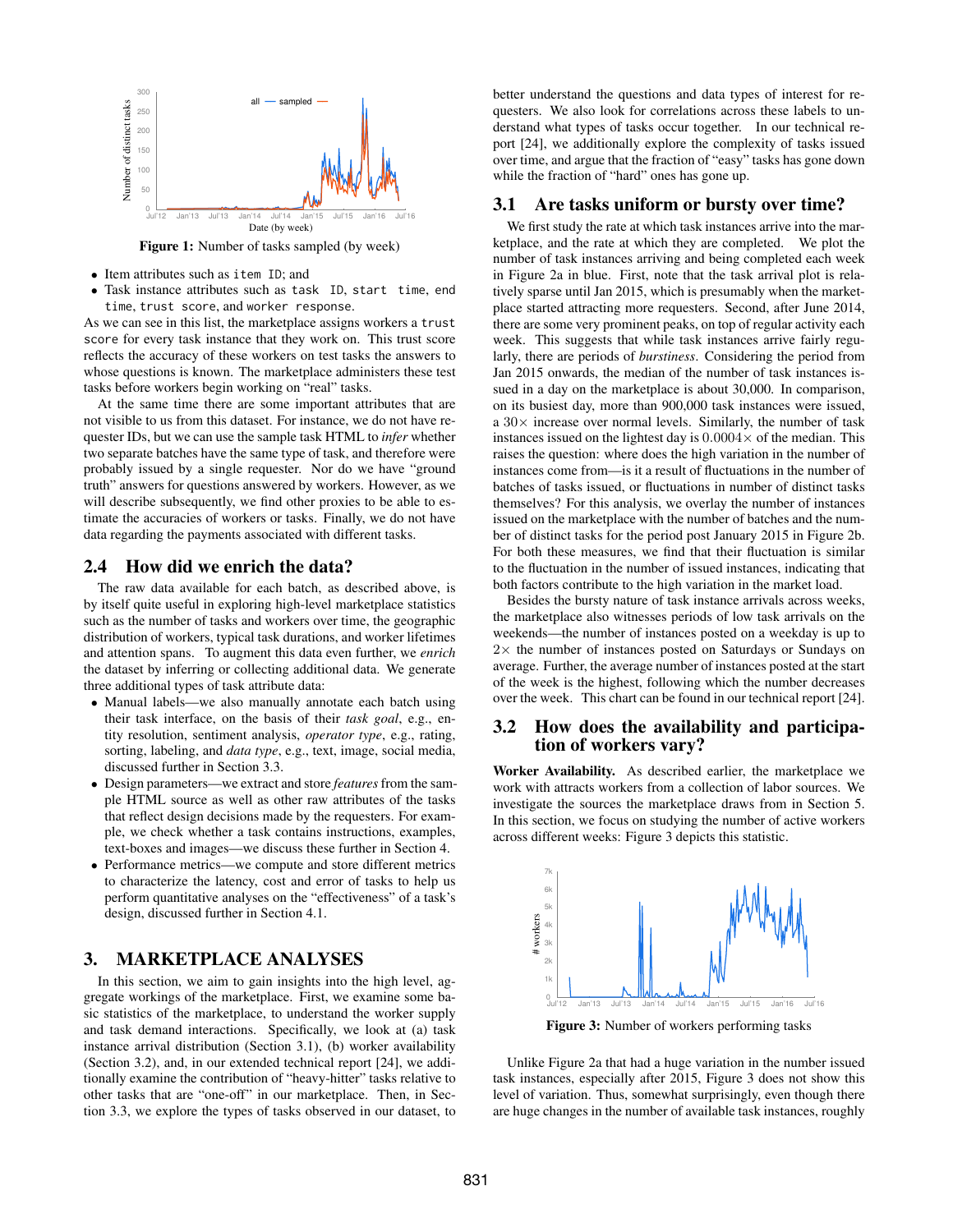<span id="page-3-1"></span>



(b) Task instance arrival (post Jan 2015) vs (1) batch arrival, (2) distinct task arrival

(a) Task instance arrival vs Median pickup times

Figure 2: Task Arrivals by week

the same number of workers are able to "service" a greater number of requests. This indicates that there is a limitation more in the supply of task instances than availability of workers.

Worker Latencies, Idleness, and Task-Distribution. We now attempt to explain how roughly the same number of workers are able to accommodate the variation in the number of tasks on the platform. Our first observation is that the median latency in task instances getting picked up by workers, noted as *pickup time* (and defined formally later in Section [4.1\)](#page-4-1) in Figure [2a,](#page-3-1) and depicted in red, shows that during periods of high load, the marketplace tends to move faster. We also zoom in to the high activity period after January 2015 in Figure [4a](#page-4-2) to further highlight this trend. One possible explanation for this observation is that when more task instances are available, a larger number of workers are attracted to the marketplace or recruited via a push-mechanism—leading to lower latencies. Another possibility (supported by our discussion below for Figure [4b\)](#page-4-2) is that with a higher availability of tasks, workers are spending a lot more active time on the platform, and hence are more likely to pick up new tasks as soon as they are available.

Next, we look into how the workload is being distributed across the worker-pool. In Figure [4b,](#page-4-2) we plot the number of tasks completed by the top-10% (in red color) and the bottom-90% (in green color) of workers in each week and compare it to the total number of tasks issued. We observe that while the bottom-90% also take on a lot more tasks during periods of high load, it is the top-10% that handles most of the flux, and consistently performs a lot more tasks than the remaining 90%. Similarly, examining the same plot for average amount of *active time* spent by workers on the platform in Figure [4b](#page-4-2) also shows that the top-10% are indeed spending a lot more time on average per week to handle the varying task load as compared to the bottom-90%. This observation indicates that while having a large workforce certainly helps, it is crucial to focus on worker interest and engagement—attracting more "active" workers can allow marketplaces to handle fluctuating workloads better. We also examined the workload handled by workers from different labor sources to verify whether the majority of this variation is assigned to the marketplace's internal or external workers. We observed that the internal workers account for a very small fraction of tasks—we defer a full account of our results to [\[24\]](#page-11-17).

#### <span id="page-3-0"></span>3.3 What kinds of tasks do we see?

We now study our enriched task-labels from Section [2.4](#page-2-0) in order to characterize the spectrum of crowd work in the marketplace. Such an analysis can be very useful, for example, to develop a workload of crowdsourcing, and to better understand the task types that are most important for further research.

Label Categories. Our mechanism to label tasks is to first cluster batches together based on similarity of constituent tasks, and then label one representative task from each cluster. Since all tasks within each cluster have identical characteristics, we can propagate the labels from the representative task to the rest of the cluster. The goal of our clustering is to capture the separation between distinct tasks, which is not given to us. As labeling is a labor-intensive process, we currently have labels available for about 10,000 out of the total 12,000 batches ( $\approx 83\%$ ) and 24 million out of the total 27 million task instances ( $\approx 89\%$ ). These batches fall into about  $\sim$ 3,200 clusters. We label each task under four broad categories<sup>[1](#page-3-2)</sup>. Tasks have one or more label under each category.

- Task Goal: Here, we separate tasks based on their end goal. We find that most tasks can be characterized as having one (or more) of the following 7 goals<sup>[2](#page-3-3)</sup>: (1) Entity Resolution (ER), for instance, identifying if two webpages talk about the same business, or if two social media profiles correspond to one single person, (2) Human Behavior (HB), including psychology studies, surveys and demographics, and identifying political leanings, (3) Search Relevance Estimation (SR), (4) Quality Assurance (QA), including spam identification, content moderation, and data cleaning, (5) Sentiment Analysis (SA), (6) Language Understanding (LU), including parsing, NLP, and extracting grammatical elements, and (7) Transcription (T), including captions for audio and video, and extracting structured information from images.
- Task Operator: In this category, we label tasks based on the human-operators, or underlying data processing building blocks used by requesters to achieve tasks' goals. We observe primarily 10 different operators: (1) Filter (Filt), i.e., classify items or answer boolean questions, (2) Rate (Rate), i.e., rate items on an ordinal scale (3) Sort (Sort), (4) Count, (5) Label or Tag (Tag), (6) Gather (Gat), i.e., provide information that isn't directly present in the data, for instance by searching the web, (7) Extract (Ext), i.e., convert information implicitly present in provided data into another form, such as extracting text within an image. (8) Generate (Gen), i.e., generate additional information by using inferences drawn from given data using worker judgement and intelligence, such as writing captions for images, (9) Localize (Loc), i.e., identify or mark, and perform actions on specific segments of given data, e.g., draw bounding boxes to identify objects in images, and (10) External Link (Exter), i.e., visit an external webpage and perform an action there, e.g., fill out a survey form, or play a game.
- Data Type: We also separate tasks based on the type of data that is used. The same goals and operators can be applied on multiple data types. All tasks contain a combination of the following 7 types of data: (1) Text, (2) Image, (3) Audio, (4) Video, (5) Maps, (6) Social Media, and (7) Webpage.

Label distribution. First, we analyze the distribution of labels in different categories across tasks. Figure [5a](#page-5-1) depicts the popular

<span id="page-3-2"></span><sup>&</sup>lt;sup>1</sup>Labeling was performed independently by two of the authors, following which the differences were resolved via discussion.

<span id="page-3-3"></span> $2$ Tasks that had uncommon or unclear goals and did not fall into one of these classes, were automatically classified as Other or Unsure respectively. This holds for the other categories besides goals as well.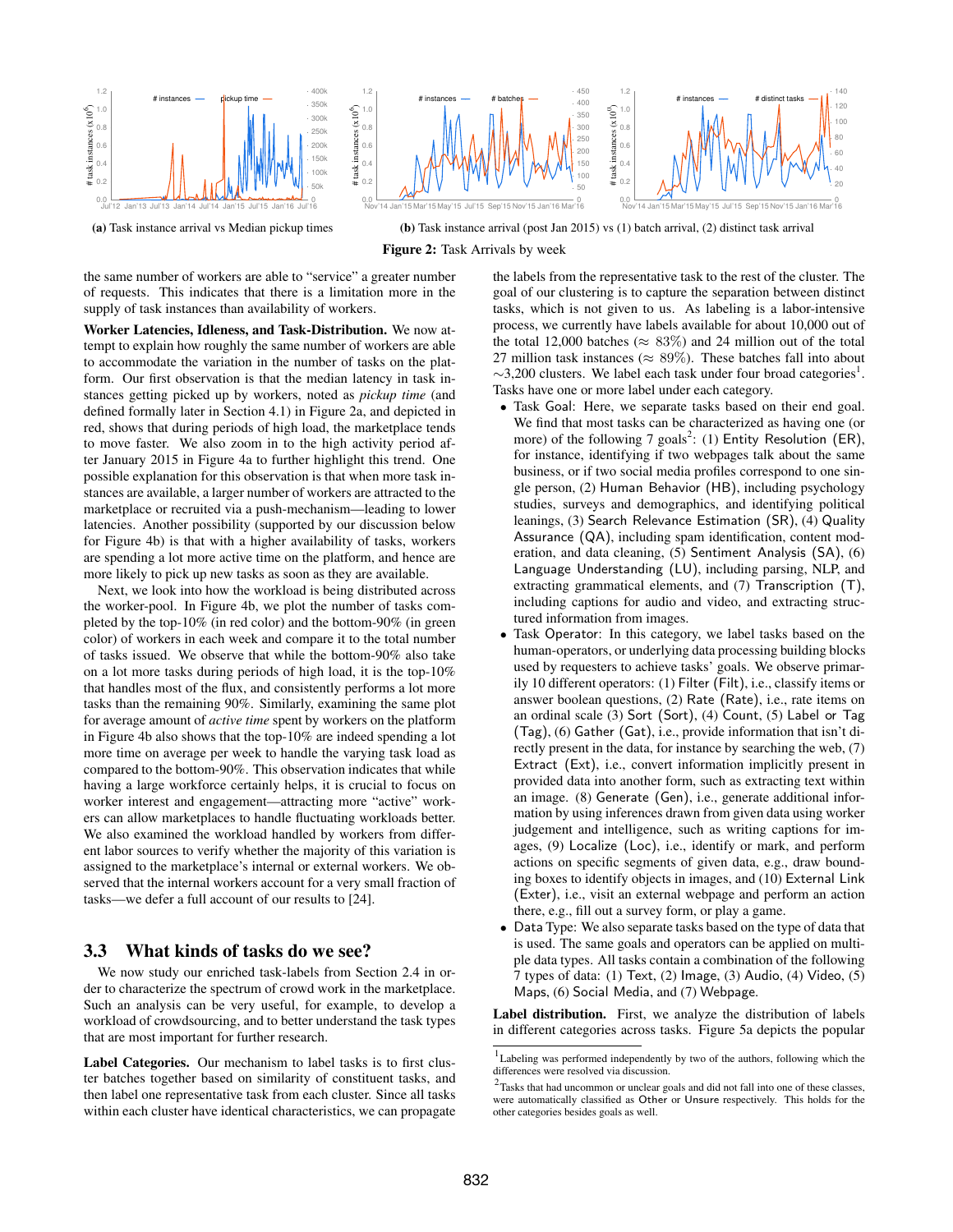<span id="page-4-2"></span>

(a) Task Arrivals vs Median Pickup Time

Figure 4: Task Arrivals by Week (Post Jan 2015)

goals. We observe that complex unstructured data understanding based goals—language understanding and transcription are very common, comprising of over 4 and 3 million tasks, that is around 17% and 13% respectively, despite not having seen extensive optimization research, as opposed to traditional, simpler goals like entity resolution and sentiment analysis that have been extensively analyzed. Figure [5b](#page-5-1) shows that text and image are still the main types of data available and analyzed — 9.6 million (40%) and 6.3 million (26%) tasks contained text and image data respectively. Audio and video data are also used, and other richer types of data like social media, web pages, and maps are gaining popularity. Figure [5c](#page-5-1) shows the common operators used. While the distribution of goals indicates that a significant fraction of tasks have complex goals, the underlying operators are still predominantly simple. The marketplace is dominated by the fundamental filter and rate operations — over 8 million (33%) tasks employ some filtering operator, and nearly 3 million (13% of) tasks make use of rating operators. Among more complex operators, we see that gathering, extraction, localization, and generation are frequently applied, together being used in around 5.3 million, i.e., 22% of all tasks.

Goals, operators and data types that occur frequently together. Next, we look at the correlations between the three types of labels for tasks. For example, one question we aim to answer is what kinds of operators are typically applied to different types of data, or used to achieve particular goals? Looking at such correlations across goals, operators, and data types provides fine-grained insights into the structure and design of tasks that is not immediate from our aggregate statistics alone. Here we present three charts in Figure [6](#page-5-2) that depict the correlation between each pair; the remaining three charts, along with detailed insights, can be found in the technical report [\[24\]](#page-11-17). For instance, Figure [6b](#page-5-2) shows the breakdown for each goal by the percentage usage of different operators towards achieving that goal; Figure [5c](#page-5-1) serves as a legend for the stacked bars. We observe that filter and rate operators are used in most kinds of tasks, as well as form a significant majority as the constituent building block for most goals. One notable exception is transcription (which, recall, constitutes over 13% of all tasks by itself, making it a significant exception), where the primary operation employed is extraction. As another example, Figure [6a](#page-5-2) shows that text and images are important for all types of task goals, for certain types, e.g., ER, SA, SR, social media is also quite important. Lastly, Figure [6c](#page-5-2) shows that beyond filtering and rating being important, extraction is used quite prominently on text and image data, often rivaling the importance of filtering.

## <span id="page-4-0"></span>4. EFFECTIVE TASK DESIGN

In this section, we address the question of effective task design. Specifically, we (1) characterize and quantify what constitutes an "effective" task, (2) make data-driven recommendations on how requesters can design effective tasks, and (3) predict the "effectiveness" of tasks based on our hypotheses.

## <span id="page-4-1"></span>4.1 Metrics for effective tasks

The standard three metrics that are used to measure crowdsourcing effectiveness are: error, cost, and latency. There are various ways these three metrics could be measured; we describe our notions below, given what we can calculate.

Error: Disagreement Score. In our dataset, we have every worker answer provided for each question within each task instance, operating on one distinct item, but not the corresponding ground truth answers. We use these answers to quantify how "confusing" or ambiguous a task is, overall. The way we quantify this is to consider the worker answers for a given question on a given item. If the workers disagree on a specific question on a specific item, then the task is likely to be ambiguous—indicating that it is poorly designed, or hard to answer—either way, this information is important to dictate the task design (e.g., clarify instructions) and the level of redundancy (e.g., more redundancy for confusing questions) that should be adopted by requesters. Our proxy for error is the *average disagreement in the answers for questions on the same item*, across all questions and items in a batch. We consider all pairs of workers who have operated on the same item, and check if their answers are the same or different, giving a score of one if they disagree, and zero if they agree; we then compute the average disagreement score of an item by averaging all these scores; and lastly, we compute the average disagreement score for a batch by averaging the scores across items and questions. We shall henceforth refer to the "Disagreement Score" as disagreement.

There is however, one small wrinkle. Some operators, and corresponding worker responses may involve textual input. Two textual responses may be unequal even if they are only slightly different from each other. Since textual responses occupy a large fraction of our dataset, it is not possible to ignore them altogether. (We consider this and other strategies in our technical report [\[24\]](#page-11-17).) We instead adopt a simple rule: we prune away all tasks with disagreement  $> 0.5$  so as to eliminate tasks with very high variations in worker responses. This eliminates the subjective textual tasks, while still retaining the textual tasks that are objective.

Cost: Median Task Time. A typical measure for how much effort a worker has put into a task is the amount of time taken to complete it. Since we do not have information about the actual payments made to workers, we use the median time taken (*in seconds*) by workers to complete tasks in a batch as a proxy for the cost of the batch. This can be calculated from the data that is available, given that we have the start and end times for each task in a batch. We shall subsequently denote the "Median Task Time" by task-time.

Latency: Median Pickup Time. To characterize latency, we use pickup time, i.e., how quickly tasks are picked up by workers, on average. Pickup time for a batch is computed as follows: pickup-time  $=$  median( $<$  start time of task<sub>i</sub> – batch start time  $>$ ) (*in seconds*). Here, we use the start time of the earliest batch, i.e. start time of  $task_1$ , as a proxy for the batch start time. We justify this choice for the latency metric quantitatively in our technical report [\[24\]](#page-11-17). In short,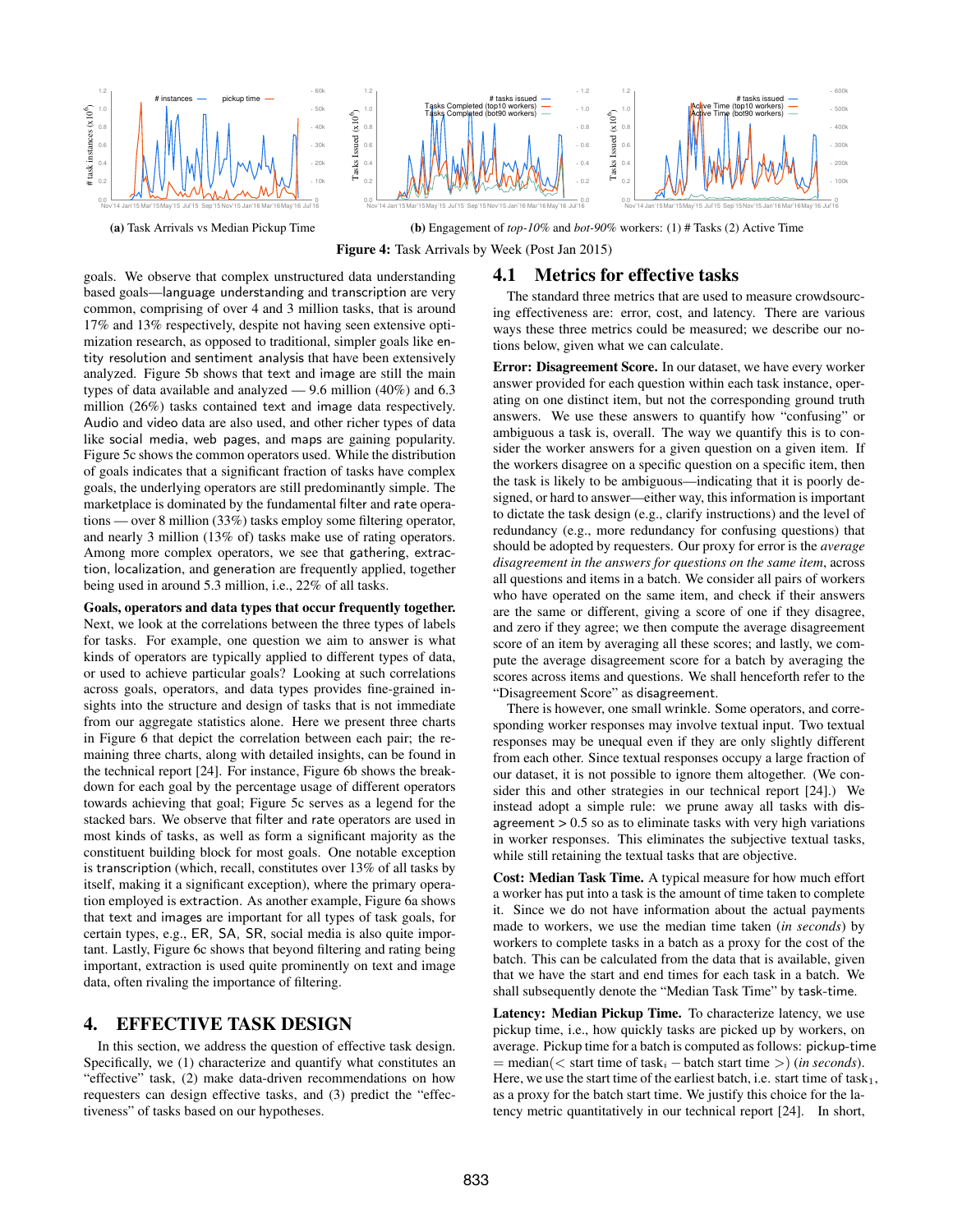<span id="page-5-2"></span><span id="page-5-1"></span>

Figure 6: Correlations across data and goal, operator and goal, and operator and data

we observe that in general the pickup-time for batches is orders of magnitude higher than the task-time, indicating that the latency or total turnaround time of a task is in fact dictated by the rate at which workers accept and start the task instances. We denote the "Median Pickup Time" by pickup-time.

#### 4.2 Correlation Analysis Methodology

In the next set of subsections, we examine some influential features or parameters that a requester can tune, to help improve a task's error (disagreement), cost (task-time) and latency (pickup- -time). For instance, features of a task include the length of the task, or the number of examples within it. For each feature, we look at the correlation between the feature and each of the three metrics. We perform a series of (correlation-investigating) experiments, each of which corresponds to one {feature, metric} pair. All our experiments follow the following structure:

- Cluster: We first cluster batches based on the task in order to not have the "heavy-hitter" tasks that appear frequently in multiple batches across the dataset to dominate and bias our findings. Since our analysis will also involve *matching*, or clustering tasks further based on labels, we restrict our focus to the set of around 3,200 labeled clusters corresponding to 83% of all batches and 89% of all task instances. Subsequently, for each cluster, we take the median of metric values across batches, as well as the median of the feature being investigated.
- Binning: We separate the clusters into two bins based on their feature value — all clusters with feature value lower than the global median feature value go into Bin-1 (say), while the ones with feature value higher than the median go into Bin-2. (Clusters with feature value exactly equal to the median are all put into either Bin-1 or Bin-2 while keeping the bins as balanced as possible.) For each metric, we examine it's value distribution in the two bins — in particular, we look for differences between the average, median, or distribution of metric values in the two bins. A significant difference indicates a correlation between the feature we have binned on, and the metric being looked at.
- Statistical significance: We perform a *t-test* to check whether the metric value difference in our two feature-separated bins is

statistically significant. We use a threshold *p-value* of 0.01 to determine significance, i.e., we reject the null hypothesis (that bins have similar metric values) if the p-value is less than 1%.

• Visualization: For each feature-metric pair, we plot a cumulative distribution (CDF) plot, with the metric value plotted along the  $x$ -axis. Each of the two bins corresponds to one line in the plot. For  $x = m$ , the corresponding y value on each of the lines represents the probability that a batch will have metric value better than  $m$ . Thus, a higher value is preferable; and we compare the two bins (or lines) in this plot.

In Sections [4.3](#page-5-0)[-4.7,](#page-7-0) we look at the results for some of the significant correlations we found. In our technical report [\[24\]](#page-11-17), we further support our claims from these sections by providing examples and comparing qualities of real tasks issued on the marketplace that are dissimilar in individual features but similar in other respects.

#### <span id="page-5-0"></span>4.3 Number of HTML words

We examine how the length of task—defined as the number of words in the HTML page, and denoted as #words—impacts the effectiveness of the task. We show the effect of length of task on our metrics in Figure [7a.](#page-6-0) We observe that the line for clusters with higher #words in their HTML interface dominates, or is above the line for the clusters with fewer #words. This may be because longer tasks tend to be more descriptive, and the detailed instructions help reduce ambiguity in tasks, train workers better, and thereby reduce mutual disagreement in answers. We also note that the length of the task does not significantly affect either the pickup-time or task-time metrics. Thus, workers are neither discouraged nor slowed down by longer textual descriptions of tasks.

While increasing  $\#$ words helps reduce disagreement in general, this benefit may be more pronounced for particular types of tasks. Intuitively, we expect detailed instructions to help more for harder tasks, and have less impact on easier tasks. To test this hypothesis, we separate tasks into buckets by their labels (recall goal, operator and data), and test the effect of our feature, #words. From Figure [8a,](#page-8-2) we see that for (relatively hard) gather tasks, #words has a pronounced effect on disagreement with higher #words leading to significantly lower disagreement. On the other hand, Figure [8b](#page-8-2)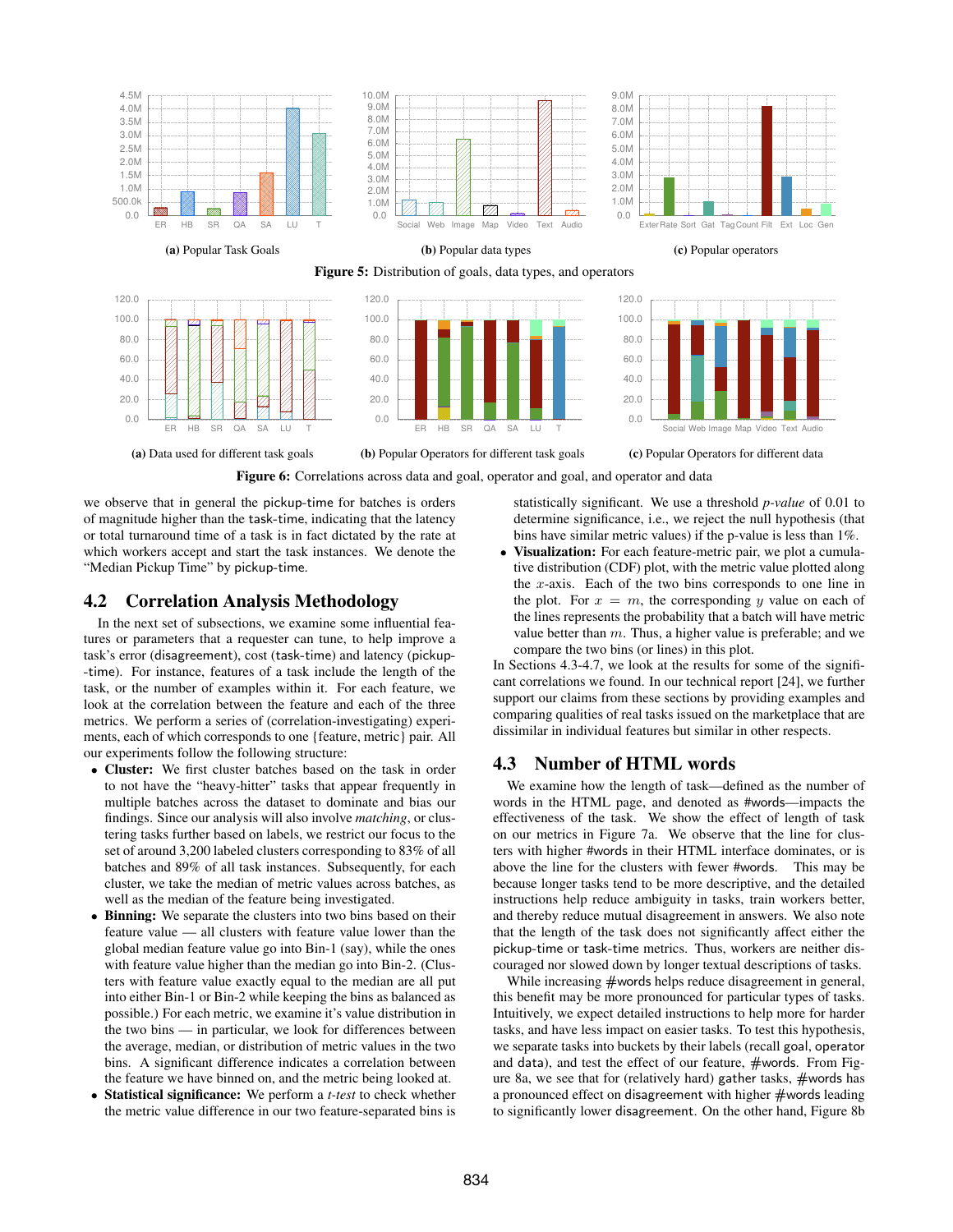<span id="page-6-0"></span>

seems to indicate that for (relatively simple) rating tasks, #words has no significant impact on disagreement.

## 4.4 Presence of input text-boxes

Next, we explore the effect of including text boxes as input fields. We denote the number of text boxes present in the HTML interface as #text-box, and show its effect on disagreement in Figure [7b.](#page-6-0) Specifically, we compare the set of tasks having non-zero text-boxes, i.e.  $\#$ text-box > 0, against tasks with no text-boxes, i.e.  $\#$ text-box = 0. Not surprisingly, Figure [7b](#page-6-0) shows that there tends to be higher disagreement between workers for tasks with text-boxes. This could be due to the fact that disagreement is agnostic to the input operator type and looks for an exact match of worker answers, while also possibly being affected by the fact that textual tasks may be more subjective (we have however, filtered out all tasks with very high disagreement). We also observe that workers tend to take longer to complete such tasks. Again, this is not surprising, as we expect it to typically take longer to fill out text than to choose from a list of options.

As in Section [4.3,](#page-5-0) we match tasks based on their labels and dig deeper to check if the insights obtained from our correlation analyses on the complete dataset hold true on individual classes of tasks as well. From Figure [8c,](#page-8-2) we see that for sentiment analysis tasks, the presence of text-boxes significantly increases the task-time. Checkboxes or multiple-choice style interfaces are likely to yield much lower task-times than ones based on text-boxes.

## 4.5 Number of items

Another parameter of interest is how many items are operated on in a batch across many instances and questions. Anecdotally, the number of items in a batch is known to attract workers, since they can read instructions once and work for longer without having to switch context. We use #items to denote this feature. We observe that when the #items is increased, both the task-time as well as the disagreement metrics improve. That is, tasks get done faster, and

workers show lower disagreement when tasks have a higher #items (see Figure [7c\)](#page-6-0). One potential reason for this is that tasks with high #items attract better and more serious workers. Another explanation is that workers get better with experience (both faster and more accurate). Increasing #items, however, has the effect of increasing the pickup-time of a task—this is probably due to the fact that even though there may be a higher #items and possibly task instances, the number of available workers (and therefore the parallelism) is fixed, and therefore the same worker may end up working on different instances in sequence, leading to higher pickup times for the task instances later on in the worker's sequence.

Further, we believe that having larger #items would help more for harder tasks, and have less impact on easier tasks. This is sup-ported by our observations from Figure [8e.](#page-8-2) We see that  $\#$ items has a pronounced effect on disagreement for (relatively hard) gather tasks with higher #items leading to significantly lower disagreement. Figure [8f](#page-8-2) on the other hand, indicates that for (simpler) rating tasks, #items has insignificant impact on disagreement.

# 4.6 Using examples

It is well-known that examples can have a huge influence on the effectiveness of a task, by training workers on how to answer questions. To study how many examples are used in a task, we count the number of times the word "example" comes wrapped in a tag of its own in the HTML, indicating that the example is prominently displayed — we denote this parameter by #examples. Figure [7d](#page-6-0) demonstrates that examples have the effect of improving worker agreement. We also observe that examples have the effect of reducing pickup times. It is possible that workers are more inclined to pick up ones that seem more "well-defined" or clear, thereby choosing the ones with examples preferentially over others. We observe no significant correlation between the #examples and the task-time — this may be because, the time taken to read and understand examples trades off against the improved speed of performing tasks "post-training". Finally, we match tasks based on their labels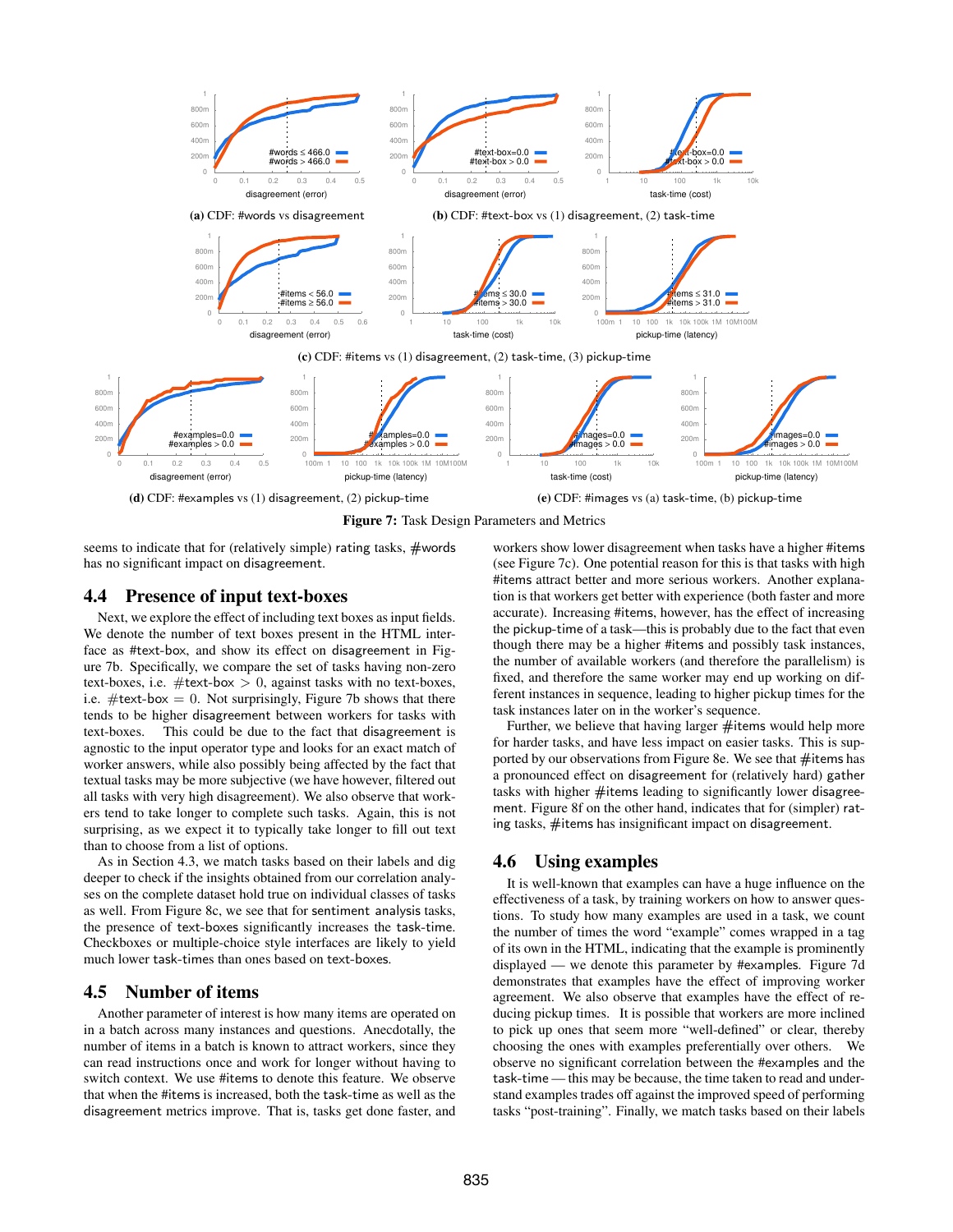and dig deeper into individual categories of tasks. From Figure [8d,](#page-8-2) we see that examples have a significant effect on disagreement for the most popular task goal, Language Understanding.

## <span id="page-7-0"></span>4.7 Adding images

We speculate that images can play a role in capturing worker interest, and improving the overall worker experience. To evaluate this aspect, we first count the number of image tags present in the HTML source—we denote this feature as #images. We find that around 700 clusters contain at least one image, while around 2200 contain none. Figure [7e](#page-6-0) shows that tasks with  $\#$ images > 0 are picked up faster than those with  $\#$ images = 0. We believe that this is due to a similar reason as with #examples — workers are attracted to more interesting and well-designed tasks, and images go a long way to help with that. We also drill-down our dataset on task categories to check if the above insight holds true even for specific categories. We plot our observation for tasks with (i) operator Extract in Figure [8g,](#page-8-2) or (ii) goal Data Quality Control in Figure [8h.](#page-8-2) These categories have a significant number of tasks with and without images and the figures show that our hypothesis that tasks are picked up faster due to the presence of images holds true even when we focus on particular operators or goals.

We also observe that tasks with images tend to get completed faster. One possible explanation for this is that for tasks with #images  $> 0$ , workers are more energetic or "enthusiastic" in completing the task, and visual understanding often takes less time than textual understanding. We observe no significant correlation between the #images and the disagreement of tasks, indicating that these tasks are not inherently easier.

#### <span id="page-7-2"></span>4.8 Summary from a metric point of view

In addition to the features we have seen so far, we also looked for correlations between other features and the target metrics. For instance, we examined whether batches were issued on weekdays or weekends, what time of day they were issued at, and how many input fields they had. We observed no significant correlations between these features and any of our metrics. (Recall that for a correlation to be considered statistically significant, we perform a t-test and only those observations with a sufficiently small p-value are considered. For the correlations that we summarize for each of our metrics, the p-values are all significantly below our threshold of 0.01.) We present the quantitative observations corresponding to the noticeable correlations in Tables [1,](#page-7-3) [2](#page-7-4) and [3,](#page-7-5) and discuss the underlying insights below.

Disagreement Score. Table [1](#page-7-3) summarizes the effect of features that show correlation with the disagreement of tasks. Based on our observations, we draw the following conclusions: Providing detailed instructions for workers can be crucial. If we have multiple items or questions, we should issue them together in one batch (as opposed to scattered across batches) in order to benefit from more experienced workers and workers who get better with experience. Interfaces should use multiple-choice questions to phrase tasks rather than text-based ones wherever possible. Examples are also crucial in reducing errors.

Median Task Time. Table [2](#page-7-4) summarizes the effect of features that show correlation with the task-time of tasks. Based on our observed correlations, we note that similar to disagreement, it is beneficial to issue items all at once to benefit from workers with experience. Interfaces should use multiple-choice questions to phrase tasks rather than text-based ones wherever possible, as they also affect the typical task time, and correspondingly, worker effort. Adding images not only makes tasks look more pleasing, but also improves worker experience and latency.

Table 1: Disagreement Score: summary

<span id="page-7-3"></span>

| <b>Cluster Bins</b> |                                  |            |         |            |              |         |
|---------------------|----------------------------------|------------|---------|------------|--------------|---------|
| Feature             | (split at median(feature-value)) |            |         |            | disagreement |         |
|                     | $Bin-1$                          | # clusters | $Bin-2$ | # clusters | $Bin-1$      | $Bin-2$ |
| #words              | $\leq 466$                       | 1150       | >466    | 1149       | 0.147        | 0.108   |
| #items              | < 56                             | 1148       | > 56    | 1151       | 0.169        | 0.086   |
| #text-boxes         | $= 0$                            | 1283       | > 0     | 1014       | 0.102        | 0.160   |
| #examples           | $= 0$                            | 2221       | > 0     | 76         | 0.128        | 0.101   |

| Table 2: Median Task Time: summary |  |  |  |
|------------------------------------|--|--|--|
|------------------------------------|--|--|--|

<span id="page-7-4"></span>

|             | <b>Cluster Bins</b>              |            |         |            |        |         |
|-------------|----------------------------------|------------|---------|------------|--------|---------|
| Feature     | (split at median(feature-value)) |            |         | task-time  |        |         |
|             | Bin-1                            | # clusters | $Bin-2$ | # clusters | Bin-1  | $Bin-2$ |
| #items      | $<$ 30                           | 1511       | >30     | 1469       | 230s   | 136s    |
| #text-boxes | $= 0$                            | 1565       | > 0     | 1412       | 119.0s | 285.7s  |
| #images     | $= 0$                            | 2268       | >0      | 709        | 183.6s | 129.0s  |

Median Pickup Time. Table [3](#page-7-5) summarizes the effect of features that show correlation with the pickup-time of tasks. Including examples and images is observed to help increase pick-up rate (reduce latency), probably because workers are attracted to more interesting and well-structured tasks. At the same time, issuing more task instances in parallel will lead to increases in the pickup time due to limited parallelism in the marketplace.

## <span id="page-7-1"></span>4.9 Predictive Setting

We further concretize our findings from the previous section by exploring the use of the features for prediction. We demonstrate that using just these features allows for an accurate approximate estimation of various metrics. Due to the high variability in the range of values of our metrics, it is not possible to predict the exact value of a metric for any given task. Instead, we bucketize the range of values into 10 buckets, and try to predict which bucket any given task will fall into. For example, instead of trying to predict disagreement for a given task, we predict whether the disagreement would fall into the buckets  $[0, 0.1), [0.1, 0.2), \ldots, [0.9, 1.0]$ . There are many different ways in which we could bucketize the range of values—each bucketization also corresponds to distributing tasks into buckets. In the following, we shall use the term bucketization to refer to the bucketization of the metric's range of values, as well as tasks interchangeably. In our experiments, we consider the two most natural ones: (1) bucketization by range, where we evenly divide the range of metric values into buckets of uniform width, and (2) bucketization by percentiles, where we divide the range of metric values into buckets such that all buckets contain roughly equal number of tasks. For each of these two cases, we divide all three of our metrics into 10 buckets. We run a simple decision tree classifier with the following feature sets: (1) features for disagreement: {#items, has-example, #words, #text-boxes}, (2) features for task-time: {#items, has-image, #text-boxes}, (3) features for pickup-time: {#items, has-example, has-image}. We perform a 5-fold cross-validation to test the accuracy of our models.

Bucketization by range. We observe that we are able to predict the *exact* bucket for tasks of disagreement with accuracy 39%, of task-time with 95%, and of pickup-time with 98%. Note that here accuracy is averaged across the 5 test cases in our cross-validation. For disagreement, we obtain an high accuracy of 62% if we allow an error tolerance of 1 bucket—that is, using just these features alone, we are able to predict within a tolerance of 1 bucket the

Table 3: Median Pickup Time: summary

<span id="page-7-5"></span>

| Feature   | <b>Cluster Bins</b><br>(split at median(feature-value)) |            |         | pickup-time            |         |         |
|-----------|---------------------------------------------------------|------------|---------|------------------------|---------|---------|
|           | Bin-1                                                   | # clusters | $Bin-2$ | $\frac{4}{1}$ clusters | $Bin-1$ | $Bin-2$ |
| #items    | $<$ 31                                                  | 1471       | > 31    | 1470                   | 4521s   | 8132s   |
| #examples | $= 0$                                                   | 2845       | > 0     | 93                     | 6303s   | 1353s   |
| #images   | $= 0$                                                   | 2230       | >0      | 708                    | 7838s   | 2431s   |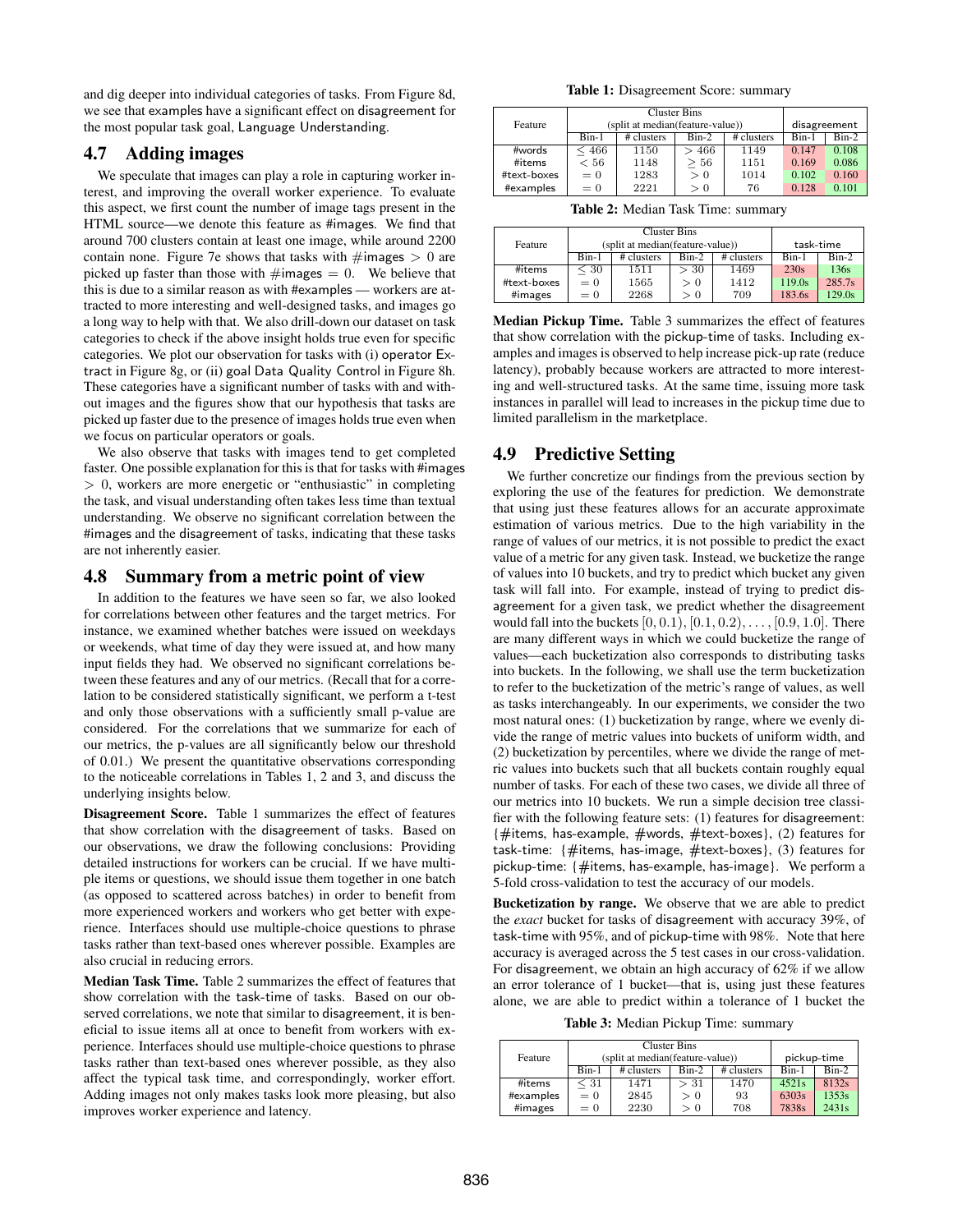<span id="page-8-2"></span>

Figure 8: Features-Metrics CDF: Drill down by match on labels

(h) #images-pickup-time: Quality

disagreement for majority of the tasks on average. Given the extremely high dimensional nature of this prediction problem, with a very large number of hidden variables that we have not considered, even the 39% accuracy seen for disagreement is very high. To verify that the accuracies for task-time and pickup-time are not heavily biased by a skew in the distribution of tasks across buckets for these metrics, we also perform a similar cross-validation test for the percentile-based bucketization. We observe that even in this harder case, our model is able to make predictions with reasonable accuracy—we discuss the percentile-bucketization setting in our technical report [\[24\]](#page-11-17).

#### <span id="page-8-0"></span>5. WORKER ANALYSES

In this section, we adopt a worker-centric view of the marketplace and evaluate the worker demographics and behavior patterns. Specifically, we look at (1) distribution of workers across different sources and regions, (2) lifetimes and attention spans of workers.

#### <span id="page-8-1"></span>5.1 Where do the workers come from?

Labor Sources. As described earlier, the marketplace we focus on, unlike Mechanical Turk, gets crowd workers from multiple sources: specifically, the marketplace has *139 different sources* for crowd labor, altogether supplying around 69,000 workers across the period of our collected data. These sources—all distinct from each other—are listed in our technical report [\[24\]](#page-11-17). These sources all link to, and allow workers to sign-up with the marketplace. The marketplace directly compensates workers through one of many mechanisms: money, gift cards, or bitcoins. Some of these sources (e.g., imerit india, yute jamaica, taskhunter) are specific to certain locations in the world, while others provide workers tailored to specific domains of tasks (e.g., ojooo provides workers for advertising and marketing campaigns). In addition, the marketplace also has its own dedicated worker pool (called internal), performing 484k tasks, that is about 2% of all tasks in our collected sample.

We also plot the average number of tasks performed by workers on different sources in Figure [9a.](#page-8-3) Each vertical splice on the x-axis represents a labor source, and the height of the splice indicates the number of tasks performed by a worker from that source on average. We see a significant variation in the worker loads across source (the y-axis is log-scale). For some sources, workers typically perform more than 10,000 tasks each whereas on the other end of the spectrum, 40% of the sources have workers performing  $\leq 20$  tasks each. The variation in number of tasks per worker suggests the presence of two types of sources — sources having (a) a dedicated workforce performing a large number of tasks per worker, and (b) an on-demand workforce, performing few tasks per worker. Thus, the availability of these two types of sources is an essential load balancing strategy — the dedicated workforce is supplemented by on-demand workforce in periods of high task load. To study this further, Figure [9b](#page-8-3) shows the number of sources active every week overlaid on the number of tasks issued. This plot seems to indicate that after January 2015, while the marketplace has a relatively fixed number of active sources, the number of tasks issued varied quite a bit. Thus, by using a combination of sources, the marketplace is able to absorb the varying task load.

<span id="page-8-3"></span>

(b) Number of sources used over the evaluation period

Figure 9: Tasks performed by workers across sources across weeks

Next, we look at the major contributing sources by (a) number of workers, and (b) number of tasks in Figure [10.](#page-10-1) In Figure [10d,](#page-10-1) we show the top 10 sources by the number of tasks performed by its workers. These 10 sources together account for ∼95% of the tasks, and ∼86% of the workers in the marketplace. Figure [10a](#page-10-1) shows the top 10 sources contributing the most number of workers. Popular sources include Clixsense [\[1\]](#page-11-19) and NeoDev [\[4\]](#page-11-20) — companies that provide monetary payment for users taking surveys, and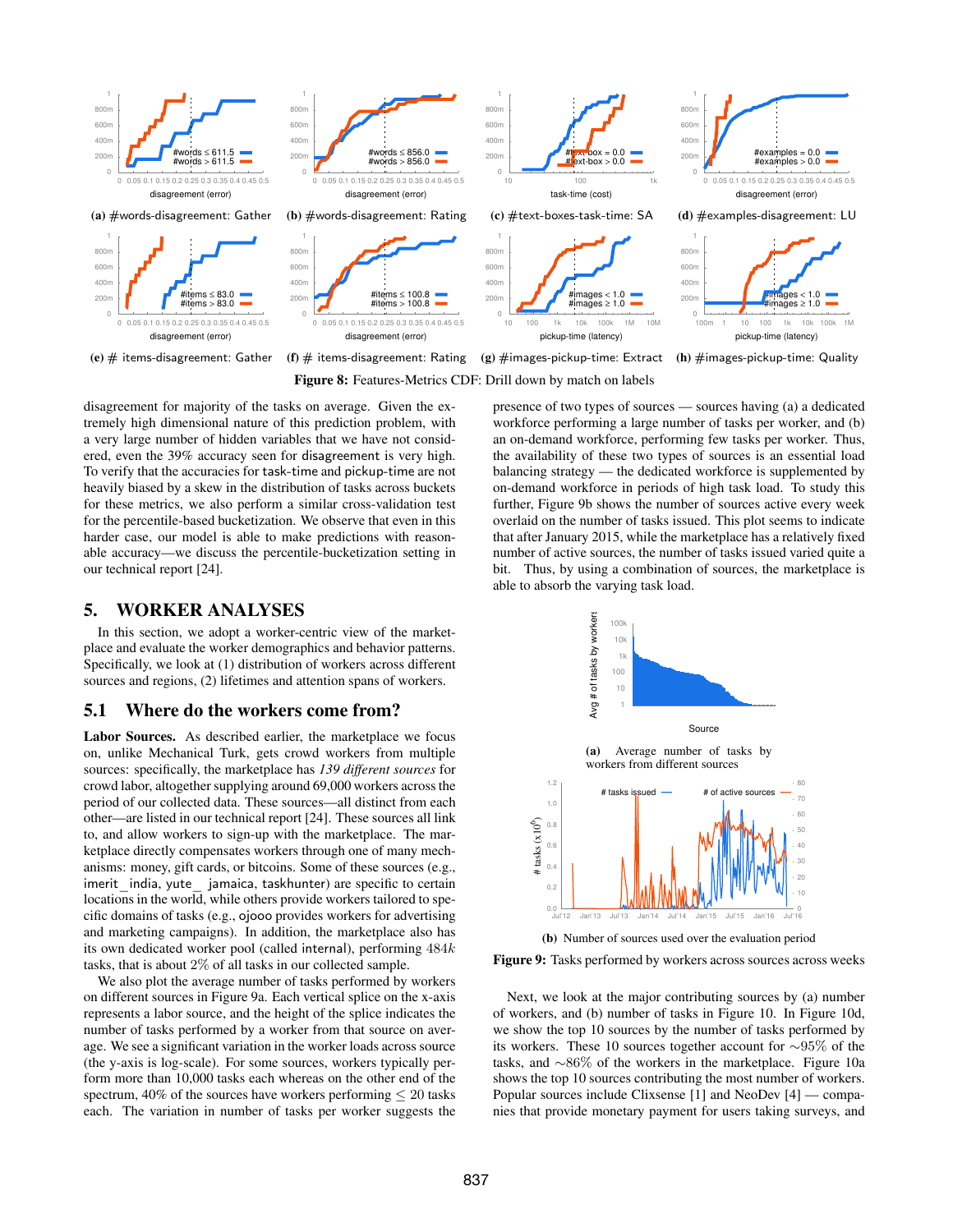Prodege [\[5\]](#page-11-21) — a company that rewards workers in gift cards. We note some tasks are also routed to Mechanical Turk (amt) workers, which accounts for ∼1.5% of all workers. While Mechanical Turk has contributed a total of ∼1000 workers over the period of our evaluation, with a maximum of ∼400 of their workers being active at any given point of time, by comparison the source NeoDev has contributed a total of ∼27000 workers in all with as many as  $\sim$ 2600 of them being active in a single week. In addition, the marketplace's own internal workforce (internal) accounts for 2.5% of the total workforce and more than  $484k$  tasks in our sample during the evaluation period.

Geographic distribution of workers. In a study of Amazon Mechanical Turk's workforce [\[23\]](#page-11-22), the authors noted that more than 60% of the workers came from USA and India. For our marketplace, while these countries continue to contribute a significant number of workers, we also see 17% of workers coming from the emerging South American and African markets. Close to 50% of the workers come from 5 countries — USA (21.3k), Venezuela (5.3k), Great Britain (4.4k), India (4.1k) and Canada (2.8k). We observe that crowdsourcing has become a truly global phenomenon with workers coming from as many as 148 countries.

Quality across sources. As we noted earlier, different sources bring workers from different locations and specializing in different types of tasks. Furthermore, while some sources have a dedicated workforce performing a large number of tasks regularly, other sources supply an on-demand workforce that performs a small number of tasks occasionally. Given these variations, we investigate if the *quality* of workers varies across sources. We evaluate the quality of different sources on two metrics. Our first metric is the trust score attributed by the marketplace to each completed task performed by a single worker. We compute and report the *mean trust* assigned to tasks performed by workers from each source. The second metric measures the amount of time taken by workers to complete tasks. To normalize across different tasks, we divide a worker's time by the median time taken by workers to complete that task. We report the average of these *relative task times* for tasks performed by each source as the second metric of quality.

The variation in quality (trust and latency) for all sources is shown in Figure [10c](#page-10-1) and Figure [10f.](#page-10-1) In terms of mean trust, we observe that close to 10% of the sources have mean trust  $< 0.8$ . The trust for some sources is even lower than 0.5. The difference in quality between the sources is more evident when we look at the mean relative task times. While most sources have mean relative task times close to 1, 5% of the sources have mean relative task times  $\geq 3$  – the workers from these sources take more than  $3\times$  time to complete the tasks, compared to median task times. Three of these sources even have mean relative task times  $\geq 10$ .

We further examine the quality of major sources *i.e.*, sources providing the most number of workers, in Figures [10b](#page-10-1) and [10e.](#page-10-1) With the exception of Mechanical Turk (amt), these sources have high quality — having mean trust  $> 0.8$  and mean relative task time  $<$ 1.5. Mechanical Turk performs poorly on both metrics — the mean relative task time is more than 5 and mean trust is 0.75.

#### <span id="page-9-0"></span>5.2 How do the worker workloads vary?

As our analysis of sources indicated, most of the tasks on the marketplace are completed by a small group of workers. To explore this issue in detail and look at the distribution of worker workloads, we plot the number of tasks performed by each worker in Figure [11a.](#page-10-2) The x-axis shows the rank of the worker, when workers are sorted in decreasing order of number of tasks completed. The y-axis value shows the number of tasks completed by the worker. From the plot, we note that majority of workers' participation is one-off and the workload is mostly shared by a small group of workers. In fact, more than 80% of the tasks are completed by just 10% of the workforce. Given their experience, it might be worthwhile for marketplaces to collect periodic feedback from these workers.

#### <span id="page-9-1"></span>5.3 How engaged are crowd workers?

Worker Lifetimes. We investigate the workers' availabilities on the marketplace through two metrics: (1) the *lifetime* of the workers, which is the number of days between their last and first activity on the marketplace during the evaluation period, and (2) the number of *working* days (out of their lifetimes) where workers have taken up tasks.

We first show the distribution of the lifetimes of the workers through a histogram in Figure [12a.](#page-10-3) Each bar in the x-axis corresponds to a lifetime range, with bar heights denoting the the number of workers having lifetime in corresponding ranges. From these plots, we note that 79% number of workers are only available over short time frames and hence have lifetimes of less than 100 days. In fact, 52.7% of the workers have a lifetime of only 1 day in the evaluation period, indicating that a majority of workers are directed to the marketplace through their sources for one-off tasks. However, these workers are not major contributors in terms of number of tasks – they complete only 2.4% of the tasks in the marketplace.

Of the remaining workers who have logged in to the marketplace on more than one day, about one-third have been working on more than 10 days and have completed 83% of the tasks in the marketplace. Next, we focus on these *active* workers and explore their behavior in greater detail.

#### 5.4 Active Worker Characteristics

Distribution of Working Days. Consider the distribution of working days for the active workers in Figure [12b.](#page-10-3) First, on the right side of the plot, note the presence of workers who have been working on more than 350 days. This is especially remarkable, considering the fact the evaluation period contains regular data for only about 18 months. Second, the bar heights reduce close to linearly (in log scale) with the active days, indicating that the availability of workers decreases exponentially with experience.

For the active workers, we also plot a histogram of the fraction of lifetimes days where they have been working in Figure [12c.](#page-10-3) We note that among these active workers, more than 43% are working at least once a week (on average) during their lifetimes.

Time Spent. We use the amount of time spent by workers on tasks as a proxy for the total time spent working. While this may not be accurate because workers also have to search for tasks, this serves as a good estimate of their productive time. Figure [11b](#page-10-2) shows the total number of hours clocked by the active workers during their lifetime. We notice a skewed but long tailed distribution;  $\approx$ 10,000 workers have been working on tasks for less than 25 hours. Nonetheless, there are also a handful of workers who have worked for more than 300 hours during the evaluation period.

Next, in Figure [11c,](#page-10-2) we plot the average number of hours spent by these active workers on a working day. From this plot, we note that more than 90% of the workers work for less than 1 hour during their working days. This suggests that crowdsourcing is still not at a scale where it can support many active workers on a full-time basis. However, more than a thousand workers still spend more than an hour a day working on tasks.

Trust. The mean and median of the average trust of active workers are both above 91%, and 90% of all active workers have average trust higher than 0.84. Given that the trust scores of workers are all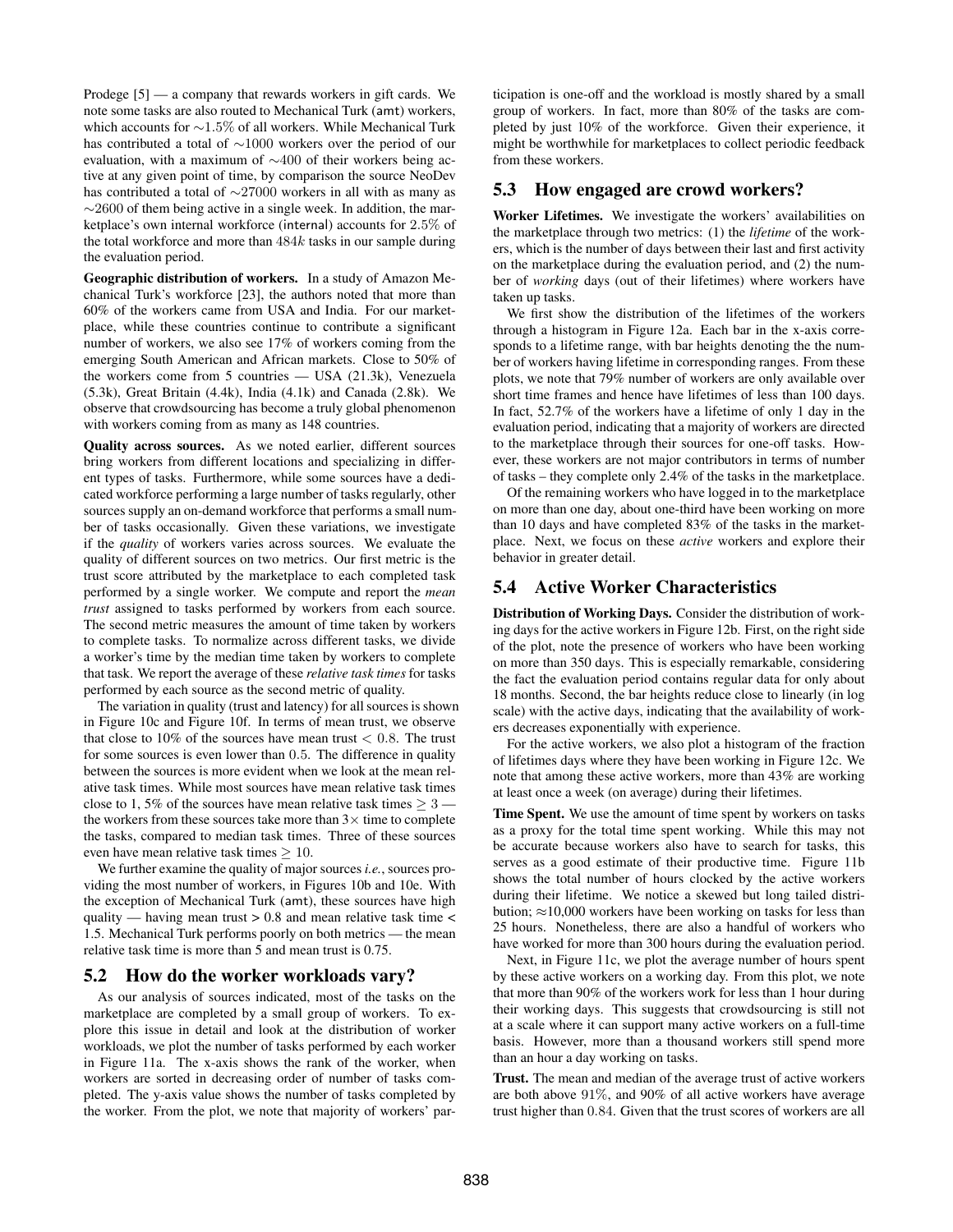<span id="page-10-2"></span><span id="page-10-1"></span>

Figure 12: Worker lifetimes

<span id="page-10-3"></span>so high, and show such little variation, their distribution does not yield any novel insights.

## <span id="page-10-0"></span>6. RELATED WORK

One of the first papers in the crowdsourcing literature focused on analyzing the Mechanical Turk marketplace for demographic factors [\[22,](#page-11-23) [23\]](#page-11-22); a more recent paper studied similar aspects by issuing surveys to Mechanical Turk workers [\[35\]](#page-11-24). Other recent papers study the motivations of crowd workers by conducting broad surveys [\[10,](#page-11-25) [11\]](#page-11-26). Other papers have evaluated various aspects of marketplaces by interviewing or issuing tasks to workers, such as truthfulness [\[39\]](#page-11-27) and consistency [\[38\]](#page-11-28), the efficacy of conducting interface evaluations via crowdsourcing [\[31,](#page-11-29) [25\]](#page-11-30), limitations in using Mechanical Turk for experimentation [\[37\]](#page-11-31), and challenges faced by

workers with disabilities [\[41\]](#page-11-32). Others attempt to understand worker motivations and behavior using (Turker Nation) forum data [\[30\]](#page-11-33), and workers' on- and off-network interactions [\[18\]](#page-11-34). A recent book [\[29\]](#page-11-3) described the results of interviewing marketplace companies (including Samasource [\[6\]](#page-11-35), Crowdflower [\[2\]](#page-11-36)) for their concerns and problems, but did not conduct a similar quantitative study based on marketplace data. Marketplace companies sometimes publish their own reports on demographics, e.g., [\[40,](#page-11-37) [7,](#page-11-38) [20\]](#page-11-39). In [\[26\]](#page-11-40), the authors discuss the challenges faced by crowdsourcing marketplaces, and describe their vision for the future.

The paper that is closest to us in adopting a data-driven approach is the one by Difallah et al. [\[14\]](#page-11-16), focused on studying the marketplace dynamics of Mechanical Turk, such as marketplace demand and supply, evolution of task payments over time, as well as other topics. We have some overlap with the Difallah et al. paper in terms